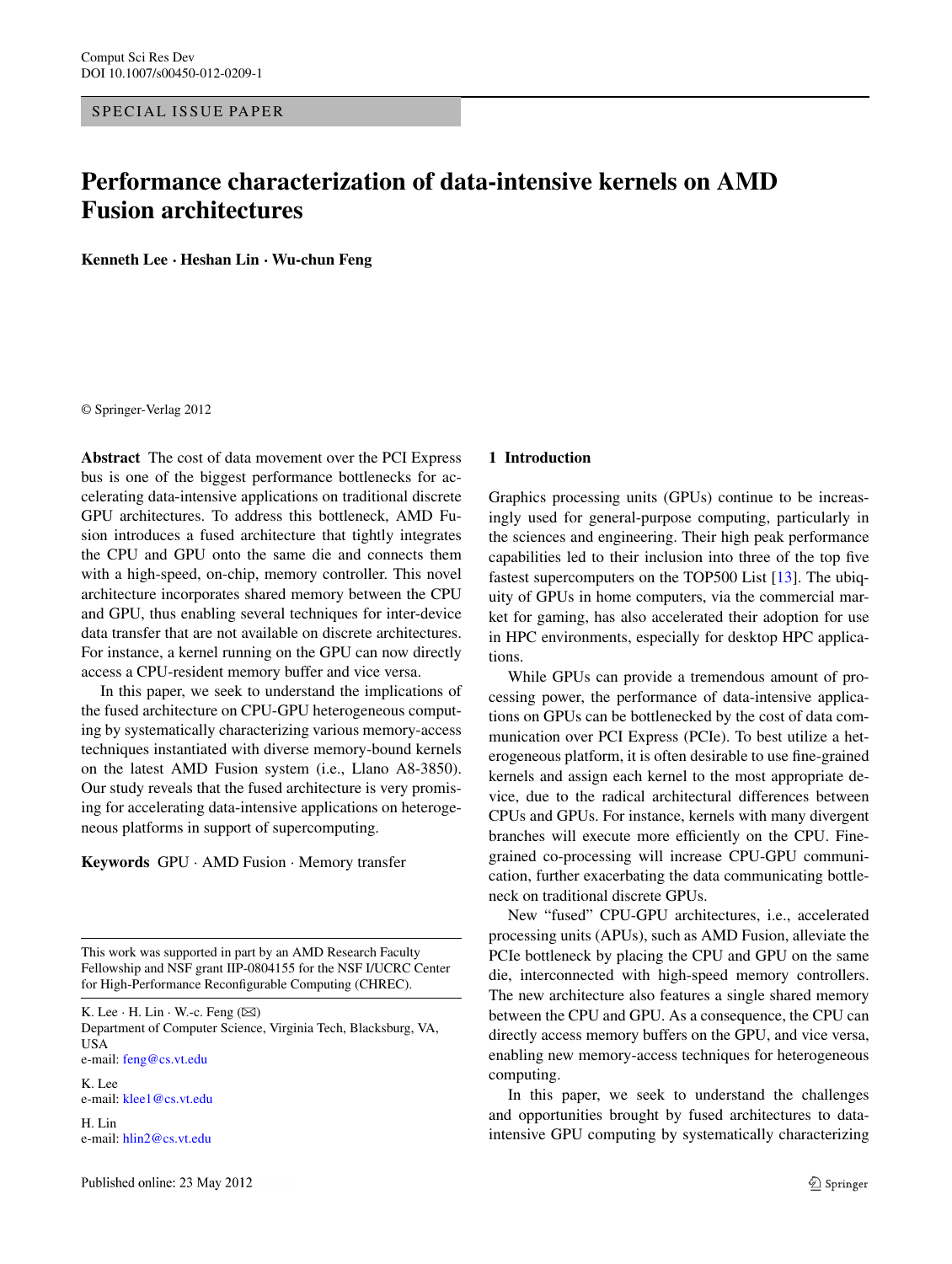the behavior of AMD Fusion with different memory-access techniques. Memory-bound kernels are used to illustrate the impact of these techniques on application performance. We find that although AMD Fusion offers a fast interconnection between the CPU and the GPU, taking advantage of this new architecture is nontrivial because of the performance heterogeneity along various memory paths in the system. Nonetheless, with proper memory access design, fused architectures can significantly outperform discrete architectures for memory-bound kernels.

<span id="page-1-0"></span>The rest of the paper is organized as follows. Section [2](#page-1-0) presents an overview of the fused architecture, specifically how it is different from a traditional discrete GPU. Section [3](#page-2-0) describes the experimental setup and gives a brief overview of the applications under test. Section [4](#page-4-0) presents our results. Section [5](#page-7-0) provides a discussion on modeling the performance of applications. Section [6](#page-7-1) outlines our related work. Finally, Sect. [7](#page-8-1) presents a discussion of the implications of the results as well as opportunities for future work.

# **2 Background**

In this section, we discuss GPU and APU architecture basics and present a brief overview of the OpenCL programming model.

## 2.1 GPU and APU architectures

GPUs and APUs share most of the same architectural features in their *compute units*, the heart of the computational power for a GPU or APU. However, the two differ in how their units are attached to the rest of the system. A compute unit is somewhat analogous to a multi-core chip. It contains registers, local memory, constant memory, and a singleinstruction, multiple-data (SIMD) engine. This SIMD engine contains multiple computation cores called *processing elements* (PEs). Instructions to these cores are dispatched in lockstep, such that every PE performs either the same instruction or a nop (i.e., no operation) on every cycle. The local and constant memories of the compute unit act as usermanaged caches of the high-latency global memory. There is a single global memory on the device, which is where communication between the host and device take place; it is also the location where persistent data is stored and loaded for kernel use. Every compute unit has access to the global memory. Data in the local and constant memories are not consistent between kernel executions.

The GPU and APU differ by where they are located in the system. The GPU is a stand-alone device separated from the CPU by the PCIe bus. The APU, on the other hand, is a fused architecture, where the CPU and GPU cores are co-located on the same die. In addition, the APU has a single shared memory space between the processors. Accesses

<span id="page-1-1"></span>

**Fig. 1** Architectural differences of the discrete and fused GPUs



<span id="page-1-2"></span>**Fig. 2** Detailed APU Memory Architecture, showing the GARLIC (*solid*) and ONION (*dashed*) routes of data access from the GPU

<span id="page-1-3"></span>to this shared memory space are facilitated through a highspeed memory controller. In reality, the memory space is still partitioned due to the relaxed constraints of GPU memory, but the memory controller allows for the user to see an apparent shared memory between the cores, while also allowing for faster transfers when compared to the PCIe bus. Figure [1](#page-1-1) shows the differences between the discrete and fused GPU configurations.

#### 2.2 APU memory paths

We present a brief overview of the APU memory system to better understand the performance of the different memory paths. Figure [2](#page-1-2) shows a detailed model of the memory architecture of the AMD Fusion APU [\[3](#page-8-2)].

All memory accesses by the GPU to system memory go through the *Unified NorthBridge* (UNB), which is responsible for managing all GPU memory accesses. If the memory being accessed by the GPU is either device memory or uncached CPU memory, the GPU will gain access to it directly after the UNB, through the Radeon Memory Bus (aka the Garlic route). If the memory needed by the GPU is in cached CPU space, then the UNB must snoop the L2 cache of the CPU to ensure coherency of memory. Accesses of this type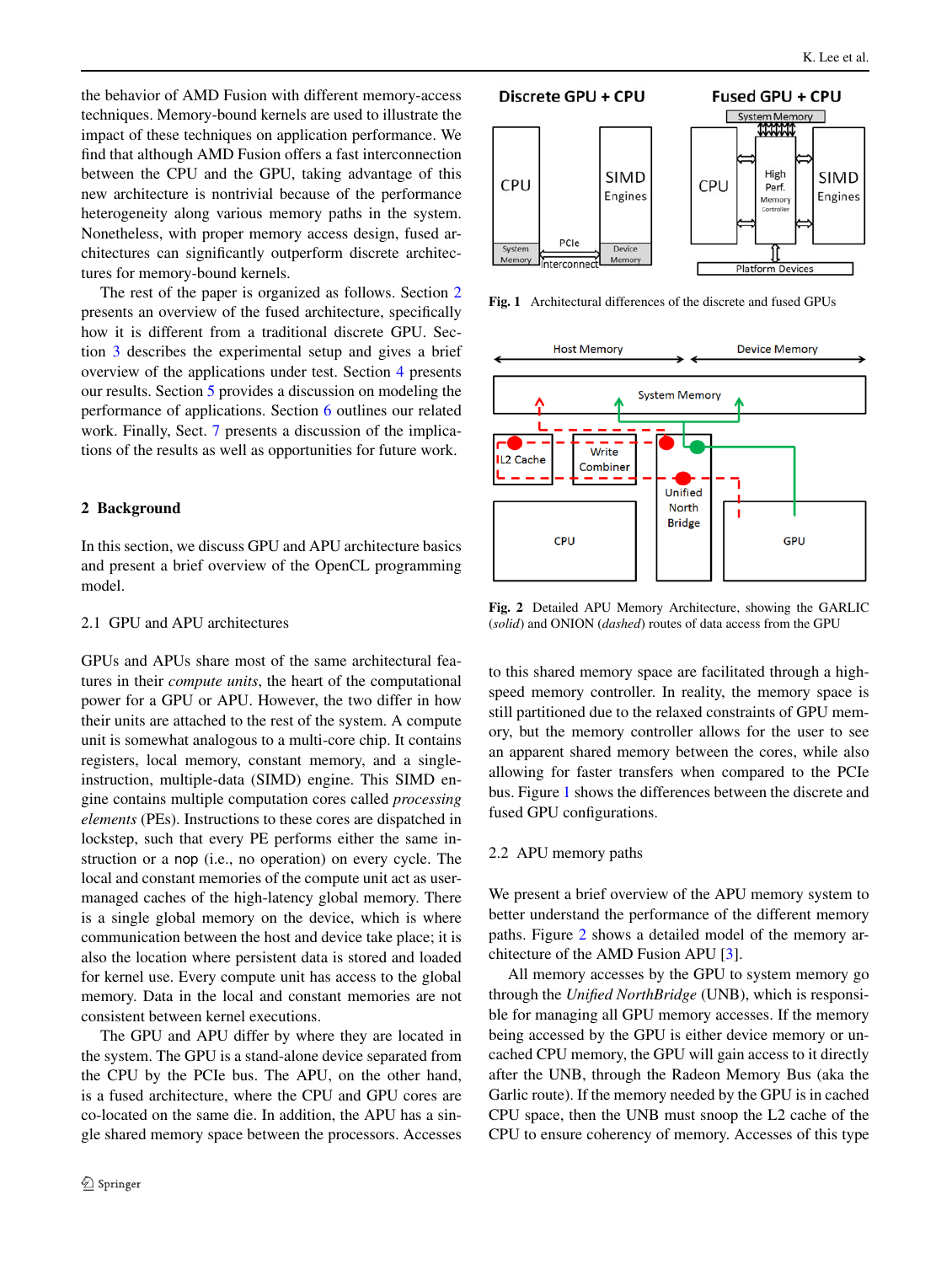are done through the AMD Fusion Complete Link (aka the Onion route), which has lower performance compared to the Garlic route.

CPU writes to cached host memory buffers are done through the L2 cache, as is typical for CPU systems. Uncached memory reads and writes to both host and device memory spaces are done through the *write combine* buffer, which is used to increase performance for writes to memory in contiguous memory spaces. Reading from the device memory by the CPU is very slow, because each read to device memory is uncached, and only one outstanding read is allowed at any given point.

## 2.3 OpenCL framework

The work presented here uses the OpenCL framework for GPU communication and computation. OpenCL is a vendoragnostic parallel computing framework from the Khronos Group [[10\]](#page-8-3) that uses the following terminology. Each thread running in a kernel on a device is called a *workitem*. These workitems are combined into a *workgroup*. Workgroups are assigned to the compute units of the device, which can be a processor core on CPUs or a SIMD engine on GPU devices. Each workgroup can execute on only one compute unit. We will use the OpenCL terminology to discuss the work for the rest of this paper.

#### <span id="page-2-0"></span>**3 Characterization methodology**

We aim to systematically investigate the challenges and opportunities introduced by fused CPU+GPU architectures to data-intensive computing. To this end, we first seek to quantify the performance difference in memory accesses on two types of architectures by running the BufferBandwidth micro-benchmark, shipped with the AMD SDK, on an AMD A8-3850 APU (Llano) and a AMD Radeon HD5870 discrete GPU. (Section [4](#page-4-0) provides details about the two devices.) The BufferBandwidth benchmark exercises all possible memory-access paths in the system. Since the memoryaccess performance is impacted by the CPU performance, for a fair comparison, both the Llano and HD5870 were installed in the same machine.

Table [1](#page-2-1) shows the memory performance results reported by the BufferBandwidth benchmark. There are several key observations from these results. *First*, copying data between a host buffer and a device buffer is much faster, i.e., by more than two-fold for both reads and writes, on Llano than the HD5870. This is mainly due to the fast interconnection between the CPU and the GPU on Llano.

*Second*, accessing host memory from the GPU is significantly faster on Llano, with an 11-fold improvement on read and a 3.9-fold improvement on write performance. Note that

<span id="page-2-1"></span>**Table 1** BufferBandwidth Benchmark Results for AMD A8-3850 APU and AMD HD5870 GPU. The first two rows of data represent the transfer time between the host and device memory buffers, which is over the PCIe bus for discrete GPU systems. The remaining rows represent the read and write performance of the specified processor directly on the specified memory buffer

| <b>Transfer Type</b>                    | AMD Llano   | <b>AMD HD5870</b> |
|-----------------------------------------|-------------|-------------------|
| Host Buffer $\rightarrow$ Device Buffer | $2.61$ GB/s | $1.25$ GB/s       |
| Host Buffer $\leftarrow$ Device Buffer  | $3.17$ GB/s | $1.39$ GB/s       |
| $CPU \leftarrow Host Buffer (Read)$     | 5.67 GB/s   | 5.64 GB/s         |
| $CPU \rightarrow Host Buffer (Write)$   | 5.46 GB/s   | 5.44 GB/s         |
| $GPU \leftarrow Host Buffer (Read)$     | 16.26 GB/s  | $1.46$ GB/s       |
| $GPU \rightarrow Host Buffer (Write)$   | $4.96$ GB/s | $1.28$ GB/s       |
| $CPU \leftarrow Device Buffer (Read)$   | $0.01$ GB/s | $0.01$ GB/s       |
| $CPU \rightarrow Device Buffer (Write)$ | $7.49$ GB/s | $1.52$ GB/s       |
| $GPU \leftarrow$ Device Buffer (Read)   | 17.54 GB/s  | 128.74 GB/s       |
| $GPU \rightarrow Device Buffer (Write)$ | 14.31 GB/s  | 98.60 GB/s        |

the HD5870 performance on reads and writes are as fast as memory transfers over the PCIe bus. This is due to the fact that these communications must take place over PCIe bus. Interestingly, on Llano, accessing the host memory from the GPU is also as fast as accessing device memory (16.26 GB/s vs. 17.54 GB/s). This opens up the possibility of having the GPU directly access data on the host side without copying them over for applications with little data reuse. It is worth noting that when accessing the host memory on Llano, the read bandwidth is also four-fold higher than the write bandwidth. This bandwidth imbalance needs to be carefully taken into account in designing efficient data-access flow for applications.

*Third*, when accessing the device memory of the CPU, Llano again offers a much higher (i.e., *five-fold*) write bandwidth than the HD5870. Surprisingly, the read bandwidth from a device buffer to the CPU is awfully low at 0.01 GB/s for both Llano and HD5870. This is because each read to device memory is uncached, and only one outstanding read is allowed at any given point, as explained in Sect. [2.2](#page-1-3). This slow read link can be a serious performance bottleneck if overlooked in the application design.

*Finally*, the memory bandwidth on the GPU device is much higher on HD5870 than on Llano. This is partly because the HD5870 is equipped with faster memory than Llano, i.e., DDR5 vs. DDR3. The HD5870 also has *four times* as many compute units than Llano, i.e., 20 vs. 5, which improves the aggregate memory access bandwidth.

From the above observations, we see that the fused architecture possesses a more diverse memory-access profile along various paths in the system. Although Llano offers more efficient interconnection between the CPU and the GPU, designing a data-access strategy that can best take advantage of this fast interconnection is nontrivial given the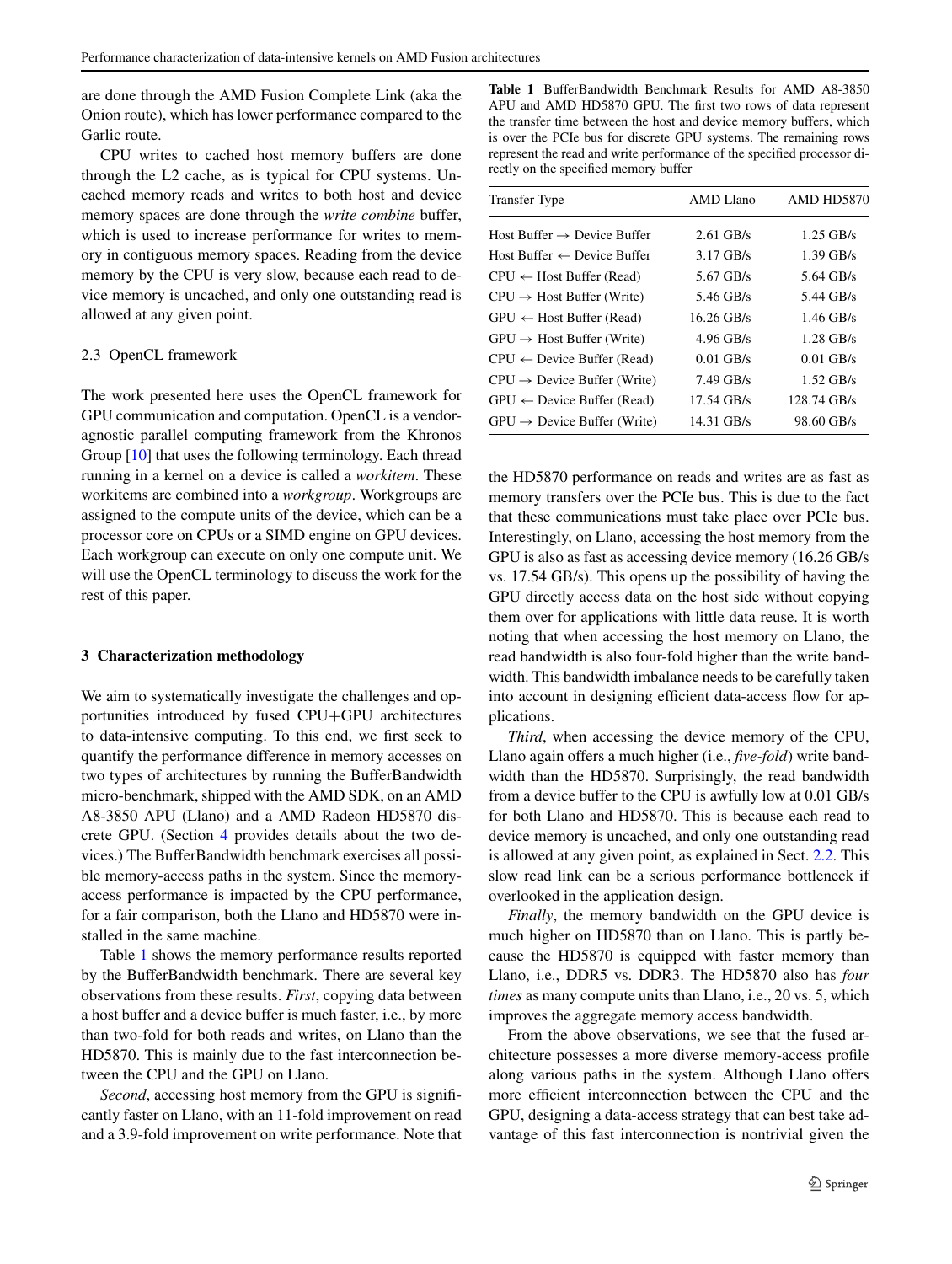

<span id="page-3-0"></span>**Fig. 3** Memory movement schemes

performance heterogeneity along different memory paths. To systematically evaluate the potential of fused architectures, we perform a comparison study between APUs and discrete GPUs by characterizing the behavior of a set of memory-access approaches instantiated with diverse memory-bound kernels, as described in the following sections.

# 3.1 Memory-Access Techniques

In our characterization study, we consider four different memory-access approaches for a GPU kernel: *Default*, *CPU-Resident*, *GPU-Resident*, and *Mixed*. Figure [3](#page-3-0) provides a pictorial explanation of these methods.

The **Default** approach is the most commonly used dataaccess approach on discrete GPUs. With this approach, the input data is first copied from a host-side buffer to a device-side buffer. The kernel then reads the input data from and writes output data to device memory. Upon kernel completion, the output data is copied back to a host-side buffer.

The **CPU-Resident** approach stores all of the data in the host memory. The GPU kernel reads the data from and writes data to host-side buffers instead of deviceside buffers. Compared to the Default approach, the CPU-Resident approach avoids data copies for both the input and output data to and from the device-side buffer. In discrete GPU systems, this memory-access approach causes an overhead because reads and writes to host-side buffers from the GPU must go across the PCIe bus.

The next approach is called **GPU-Resident** because all of the data of an application resides in the device memory. The CPU writes the input data directly to a device-side buffer, and then the GPU kernel operates on this buffer and writes the output data to another device-side buffer. Afterwards, the output data is read directly from the device-side buffer by the CPU. Compared to the Default approach, the GPU-Resident approach saves the copy of the input data from the host memory to the device memory, which is in favor of fused architectures with fast write bandwidth from the CPU to the device memory. Even on APUs such as Llano, reading a device-side buffer directly from the CPU is very slow as discussed above.

To address slow read performance of device memory by the CPU in the GPU-Resident approach, we designed a **Mixed** approach in which the data is written from the CPU directly to the device-side buffer, and then after the kernel completes the data is copied to a host-side buffer, as in the Default method. At that point, data can be read at normal speeds by the CPU. Note that copying a buffer from device memory to host memory is much faster than having the CPU read data elements within the device-side buffer.

# 3.2 Kernel benchmarks

We choose four memory-bound applications that have a variety of both memory accesses in the kernel as well as the amount of data needed to be transferred between the CPU and the GPU.

- **VectorAdd** This application computes the value  $C = A + B$ for vectors of length *n*. The work for this application can be split by data partitions, and every three units of memory transfer requires only one addition operation, making this kernel extremely data-intensive. Each thread launched will compute one value in **C** by loading the necessary values from **A** and **B**.
- **Scan** This application computes the exclusive prefix sum for a vector, **V**, of length *n*. That is  $X_i = \sum_{k \leq i} V_k$ . This computation requires a lot of synchronization between threads in order to be performed effectively in parallel. There are two steps for this algorithm, which both resemble a reduce operation. Each thread computes an element of the final result and may perform up as many local memory operations as there are number of threads in the workgroup.
- **Reduce** The Reduce application computes the sum of a vector, **V**. To be performed in parallel, synchronization must occur between threads. There is roughly one addition operation preformed for each element of **V**. Each thread loads a value from the input into a local array, and then performs a reduction on that local array by having each thread in the group perform a binary tree reduction.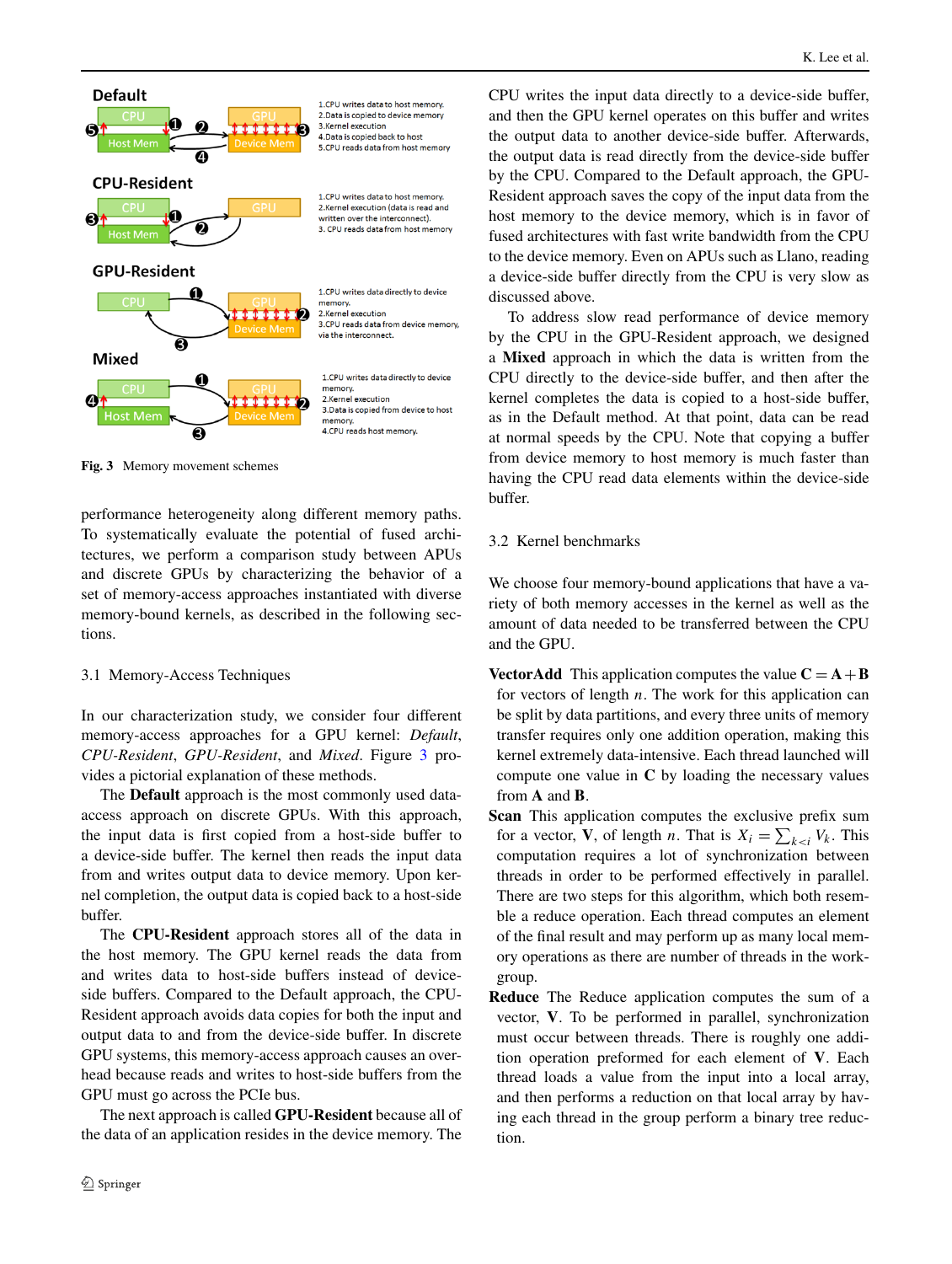**CRC** This algorithm computes the *cyclic redundancy code* for a given stream of bits, **B**. CRC is a hash function and returns only a single value back to the host after completion. Each thread is responsible for a single byte of the data stream, and performs multiple data accesses to local memory. Afterwards, a reduction is performed for threads in a workgroup, and the workgroup writes the value of the CRC back to global memory.

All four of the applications send *n* elements of data to the accelerator. VectorAdd and Scan both return *n* elements, while the Reduce and CRC applications only return a single data element. Also, in each of these groupings there is one computationally inexpensive kernel, and one more intensive kernel. The VectorAdd and Reduce applications are computationally simple. On the other hand, the Scan and CRC applications require much more computation to complete. VectorAdd and Reduce require one read from global memory, while the Scan and CRC require more synchronization and memory accesses.

#### 3.3 Comparison between fused and discrete architectures

One key question that we seek to answer is what are the advantages of fused architectures over discrete architectures for memory-bound kernels. Ideally, in comparing two architectures, we would like to use two GPU devices with the same processing power but different interconnection to the CPU. However, the GPU integrated in fused architectures today is less powerful than typical discrete GPUs. That is, Llano only has 5 compute units, but HD5870 has 20. One useful technique for this purpose is *device fission*, an OpenCL extension that allows dividing an OpenCL device into multiple sub-devices. For instance, we can create a subdevice out of HD5870 that consists of 5 compute units. This extension is being mainlined into the OpenCL v1.2 specification, but as of writing this feature has not be implemented for the AMD HD 5870 GPU we used for our testing purposes.

We address the above issue by controlling the number of workgroups of an OpenCL kernel. Since a workgroup can only be scheduled on one compute unit, we can have a kernel use a portion of the GPU device by using a number of workgroups less than the number of the compute units of the GPU. Each thread then supports computation of multiple data points to support various input sizes. Llano has 5 compute units while the HD5870 has 20. We use 5 workgroups in a GPU kernel when comparing the two to make the performance capabilities of the two devices comparable. We ensure that each workgroup is mapped to a different compute unit by allocate all of the local memory available for a compute unit. Because we allocate all of the local memory, the scheduler is unable to place any other workgroups on that compute unit.

<span id="page-4-1"></span>

| <b>Table 2</b> Test systems |              |               |
|-----------------------------|--------------|---------------|
| Platform                    | Llano        | HD5870        |
| <b>Stream Processors</b>    | 400          | 1600          |
| Memory Bus Type             | DDR3         | GDDR5         |
| Device Memory               | 512 MB       | 1024 MB       |
| <b>Local Memory</b>         | 32 KB        | 32 KB         |
| Local Workgroup Size        | 256 threads  | 256 threads   |
| Core Clock Frequency        | 600 MHz      | 850 MHz       |
| Peak FLOPS                  | 480 GFlops/s | 2720 GFlops/s |
| <b>CPU Clock Frequency</b>  | $2.9$ GHz    | $2.9$ GHz     |

## <span id="page-4-0"></span>**4 Characterization results**

We first compare the performance of the two different memory paths, i.e., Garlic vs. Onion bus on the APU. Then we evaluate the efficacy of different memory access approaches on both discrete and fused architectures with memory-bound kernels described in Sect. [3.](#page-2-0) Finally, we evaluate the potential advantages of fused architectures over discrete architectures in accelerating two representative memory-bound kernels. We next present a detailed analysis on some of the observations in experimental results in Sect. [5.](#page-7-0)

The configurations of the systems used in our study are given in Table [2.](#page-4-1) We performed our experiments using the AMD APP SDK v2.5, which supports OpenCL version 1.1. The Windows 7 operating system was used for all of our tests.

### 4.1 Garlic vs. onion routes

We performed two tests to test the difference in performance when comparing the Garlic and Onion routes on the fused architecture. First we performed another BufferBandwidth test on cached and uncached memory on the GPU. GPU reads into uncached host buffer memory, via the Garlic route, achieved a maximum bandwidth of 16.26 GB/s. Reads to cached memory only achieved 6.36 GB/s.

<span id="page-4-2"></span>In addition to seeing the results of the BufferBandwidth tests, we ran an experiment that augments the VectorAdd  $k$ ernel<sup>[1](#page-4-2)</sup> to use cached memory access instead of uncached ones. Using the Onion route had a negative impact on overall performance of the kernel, as shown in Fig. [4.](#page-5-0) As the problem size increases, we see an increased degradation of performance of the Onion route (note that the execution time shown in Fig. [4](#page-5-0) is in log scale).

<sup>1</sup>When using CPU-Resident memory, the Garlic route can be accessed using the CL\_MEM\_(READ/WRITE)\_ONLY flags when using the clCreateBuffer function.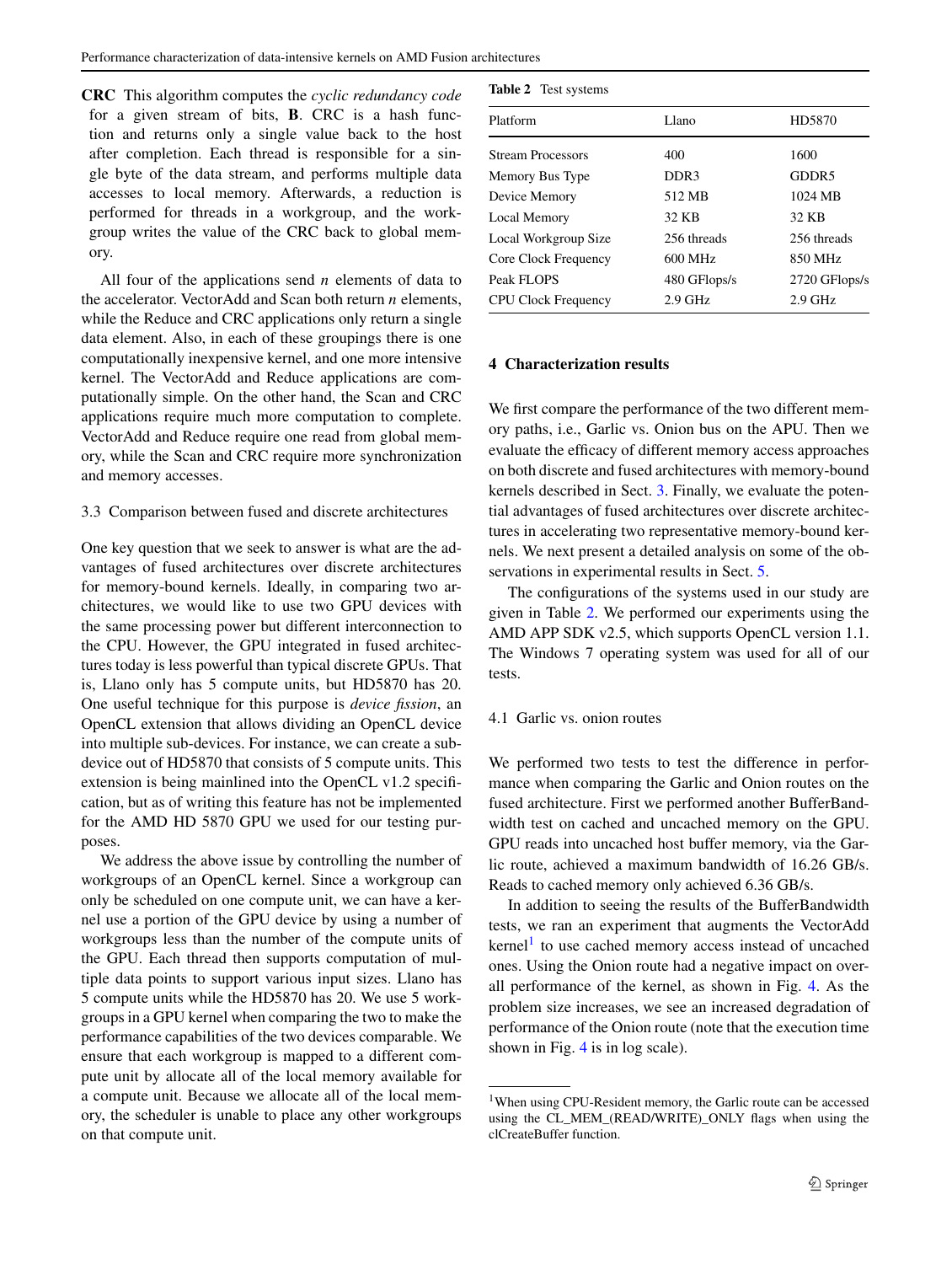## 4.2 Comparison of memory-access techniques

In order to understand the most efficient way of mapping memory-bound kernels on GPUs, in this experiment, we evaluate the four memory-access approaches with the four benchmark applications as discussed in Sect. [3,](#page-2-0) on both Llano and HD5870.

Figure [5](#page-5-1) shows the performance results on Llano. Data transfer time, kernel execution time and total execution time are reported for each application and memory transfer scheme. The data transfer times reported here were computed as follows. Default memory transfers include the time taken to write to a buffer and copy that buffer to the GPU

<span id="page-5-0"></span>

**Fig. 4** Effect of Garlic and Onion routes on performance for the VectorAdd application on the Llano system

and also the time to copy the output buffer to the CPU and read from it. The other transfers include the time taken to map, write to, and unmap the buffers, as well as map, read from, and unmap the buffers after the kernel has executed. The Mixed case measures the map/unmap time to the buffer, as in the GPU- and CPU-resident cases. The read from the device is handled as it is for the Default memory movement case.

As can be seen in Fig. [5](#page-5-1), the application performance profile varies considerably for different benchmarks. In the VectorAdd and Scan benchmarks, the amount of data being returned by the kernel is proportional to the problem size. As the problem size increases, the time spent on data transfer increases dramatically for the GPU-Resident memory due to the slow speeds of CPU reads from device memory. However, we also notice the higher cost of kernel execution for the CPU-Resident memory case. The other kernel times are almost identical because the memory is located in the same memory space for the other three schemes. In summary, we find the Mixed memory movement scheme shows the best performance for these applications as it is able to achieve good performance in the kernel execution, while also having much better data transfer speeds than the GPU-Resident approach. However, this assessment is dependent on the problem size.

Compared to the VectorAdd and Scan benchmarks, both the Reduce and CRC algorithms have little output data to



<span id="page-5-1"></span>**Fig. 5** Application performance broken down into data transfer and kernel execution time for the Llano system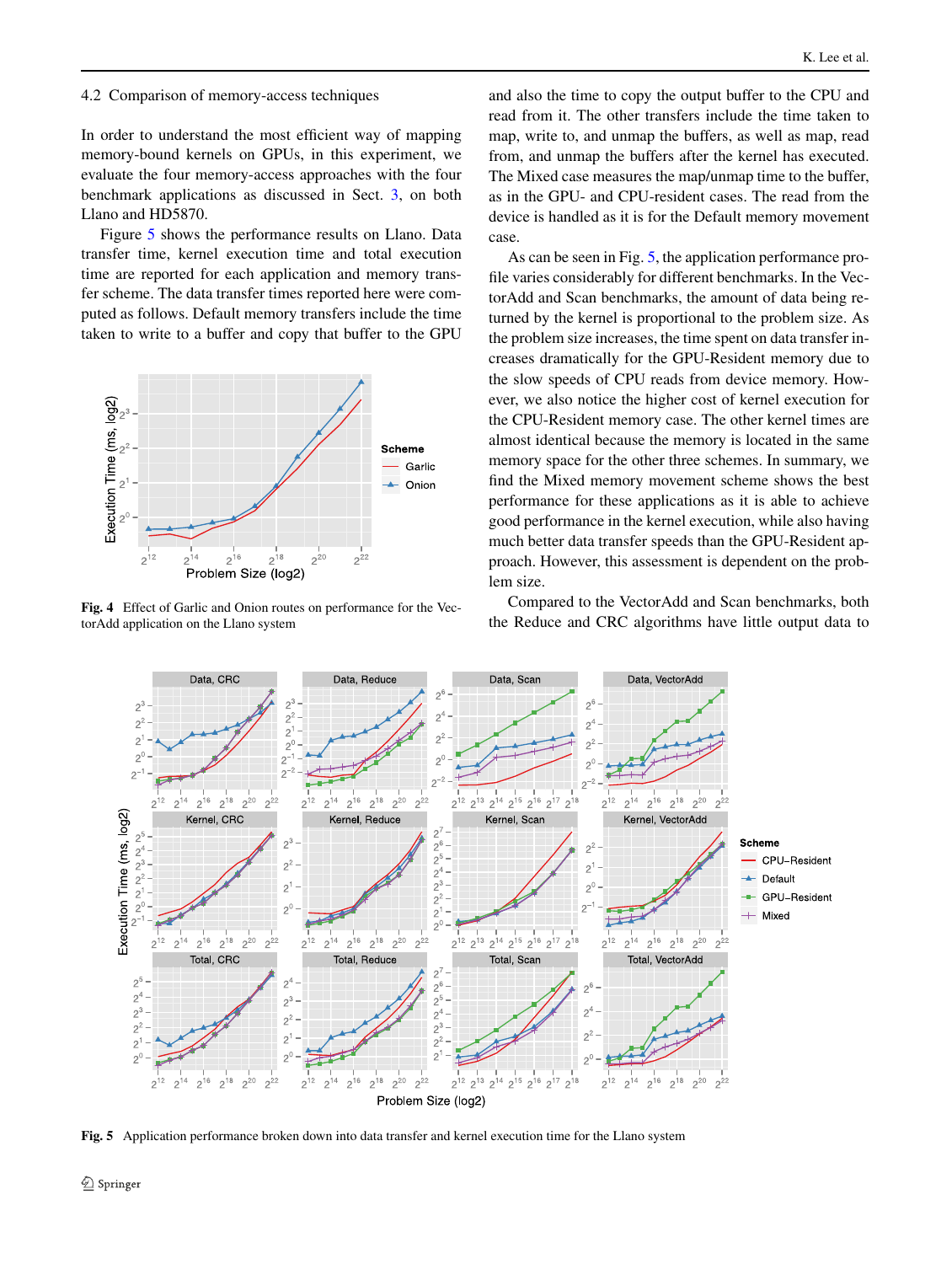

<span id="page-6-0"></span>**Fig. 6** Application performance broken down into data transfer and kernel execution time for the HD5870 system

return to the host after computation. In fact, GPU-Resident incurs the least data-transfer time for Reduce as this benchmark has only one data element for the output. CRC has a larger amount of output data, thus incur slightly higher data transfer overhead for GPU-Resident on large problem sizes. In terms of overall performance, the Mixed technique typically gives performance for data transfers somewhere between that of the CPU-Resident and the Default techniques. This makes sense logically because the Mixed technique performs on one side of the transfer in a similar way to CPU-Resident and on the other side similar to the Default. Overall, the kernel performance for Mixed is generally identical to the GPU-Resident as well as is near the performance of the Default.

In summary, the main trade-off between CPU- and GPU-Resident memory for the Llano APU is the difference in bandwidth writing data to and from the device and the speed of accesses to memory during kernel execution. Choosing the best memory technique is also dependent on the problem size as well as the execution profile of the kernel.

The results of HD5870 are given in Fig. [6.](#page-6-0) One observation here is that the Default approach generally delivers the best overall performance. This is because accessing data directly over PCIe is typically slow, thus copying data to/from the device is more efficient. The only exception to this rule is the Reduce application, where Mixed and GPU-Resident outperform Default. This is due to the fact that writing data from the CPU to device memory is more efficient than copying a host-side buffer to a device buffer (1.52 GB/s vs. 1.25 GB/s as shown in Table [1\)](#page-2-1), and there is very little data to read back to the host side.

#### 4.3 Comparing discrete vs. fused architectures

When comparing the Llano and HD5870 systems, we note a few key differences. For the discrete GPU, the kernel performance of CPU-Resident memory was typically very poor. The difference in performance between CPU-Resident memory and the next fastest memory technique is as much as 10 times. This is due to the fact that memory accesses to these units of memory must take place over the PCIe bus, which is high latency.

In order to fairly compare the APU and discrete GPU, we limited the number of compute units of each of the devices to *five*, which is the number of compute units found on the fused APU. Performing our comparison this way, we see a comparison of two roughly equally performing GPUs and can therefore better compare the effects of the fused versus discrete architecture. We assume that one main advantage of the discrete architecture is that it can be equipped with faster memory module and more powerful cores compared to the fused architecture. We would like to understand that under such an assumption, whether the fused architecture will be advantageous in accelerating memory-bound kernels.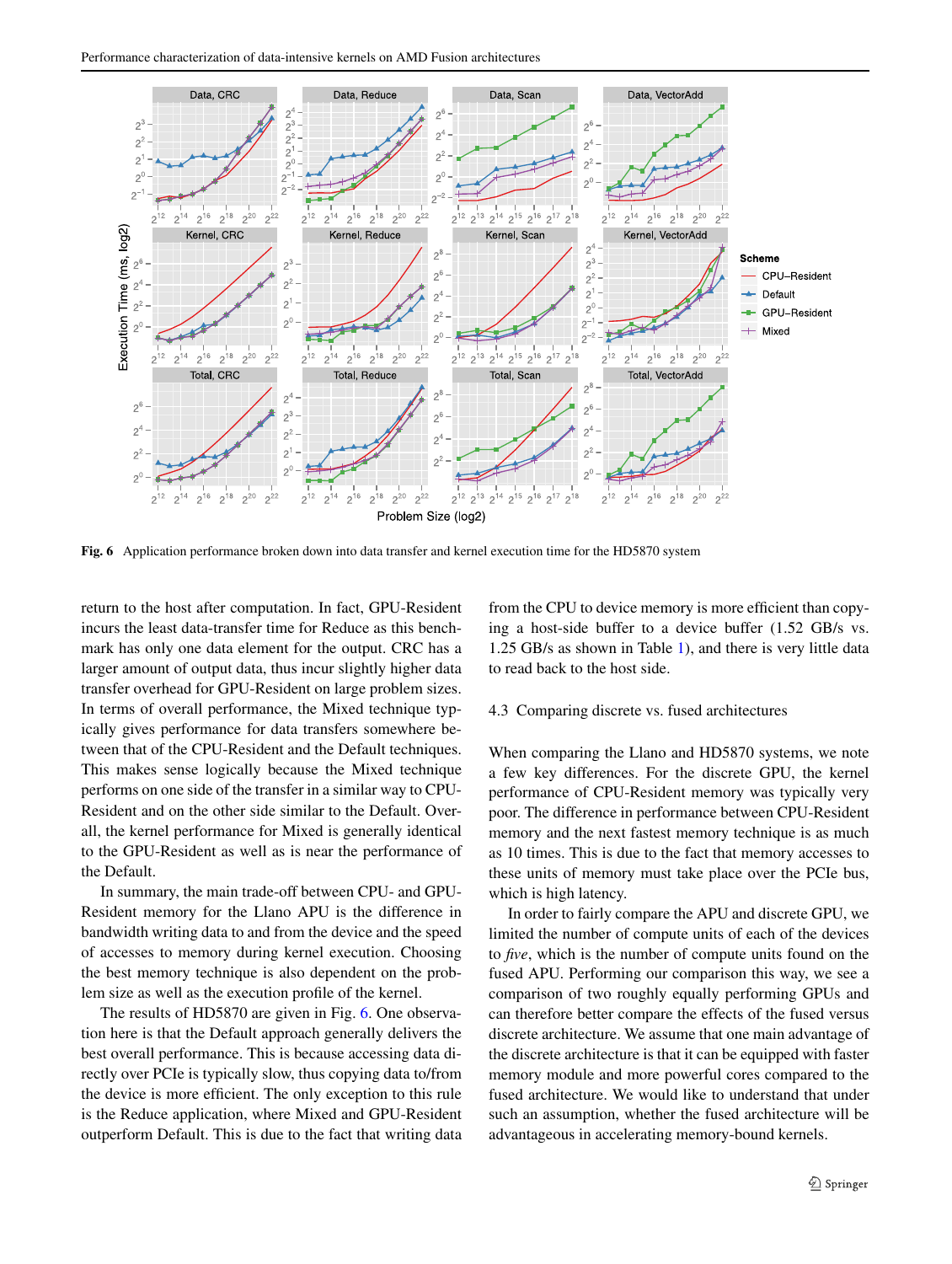

<span id="page-7-2"></span>**Fig. 7** The results of Fused (Llano) and Discrete (HD 5870) performance for the VectorAdd and Reduce applications

Figure [7](#page-7-2) shows the performance of the Llano architecture versus the HD5870 discrete GPU for the CRC and VectorAdd applications. We used the Mixed approach on Llano and the Default approach on HD5870. For applications requiring more computation (Scan and CRC), the discrete GPU was able to make up for its slower data transfer speeds in the kernel execution, but because of the relatively small amount of computation that needed to be done per unit of transfer, it was often not enough to gain a clear advantage over Llano. In the cases where the application kernel was simpler (VectorAdd and Reduce), there was even less of a chance for the discrete GPU to catch up, which leads to improved performance on the fused architecture. In fact, Llano outperforms HD5870 by up to 57 % for the VectorAdd benchmark.

## <span id="page-7-0"></span>**5 Discussion**

To gain insight into the results of this experiment, we present a model describing the performance of applications for different memory speeds. The model is simple, but it can be used to understand the general trends in the results. This model is not intended to predict real performance of systems, but the model facilitates discussion of the results by illustrating the major components of application performance for data-intensive kernels. We compute the overall time taken to complete the application,  $T$ , based on the bandwidth to and from the device,  $B_w$  and  $B_r$  and the speed of reads and writes in the kernel itself,  $K_r$  and  $K_w$ . We also consider the size of the input data, kernel reads and writes,

<span id="page-7-3"></span>and output data  $(S_i, S_r, S_w,$  and  $S_o$ , respectively) to make an appropriate estimate.

$$
T = \frac{S_i}{B_w} + \frac{S_r}{K_r} + \frac{S_w}{K_w} + \frac{S_o}{B_r}
$$
\n<sup>(1)</sup>

Considering the difference between GPU-Resident and CPU-Resident memory on the Llano machine for the Reduce application. The GPU-Resident memory will always beat the CPU-Resident memory because the read transfer bandwidth  $(B_r)$  is slower for the GPU-Resdient memory, but the amount of data sent back is also very low  $(S<sub>o</sub>)$  and is a constant. As we increase the problem size, therefore, we will always see better performance for the GPU-Resident memory. Conversely, in the VectorAdd application, the final term is not a constant, and has the largest growth as we increase problem size for GPU-Resident memory. In this case, we see that CPU-Resident memory performs much better by avoiding as large a growth in time.

The same kind of analysis can be performed on the CRC application to understand the cross-over point between the two devices. Substituting size values into Eq. ([1](#page-7-3)), we have:

$$
T = \frac{N}{B_w} + \frac{N}{K_r} + \frac{N}{K_w} + \frac{1}{B_r}
$$

which can further be reduced to:

$$
T = N\left(\frac{1}{B_w} + \frac{1}{K_r} + \frac{1}{K_w}\right) + \frac{1}{B_r}
$$

<span id="page-7-1"></span>This equation shows a linear growth of time based on the amount of data in the problem size, which has an intercept of  $\frac{1}{B_r}$ . The value of the intercept is lower for Llano, because of the increase bandwidth speed of reads from that memory. However, the faster speeds of kernel reads and writes enable the discrete GPU to outperform the fused architecture when the problem size is large enough. This model helps us to understand the architectural implications on application performance as well as enable us to develop guidelines for the usage of these memory techniques.

## **6 Related work**

Because the AMD Fusion architecture is so new, there is a dearth of literature discussing its performance and power. Gutta et al. present an overview of the Fusion architecture [\[8](#page-8-4)], but do not discuss its performance in GPU applications. Daga et al. present an investigation similar to ours, but only compares the importance of increased PCIe bandwidth using the basic memory movement technique [[6\]](#page-8-5).

There are traditionally three methods for characterizing GPU system performance: reverse engineering, benchmark suites, and performance modeling. Relative to reverse engineering, Wong et al. present a method of microbenchmarking to understand the performance characteris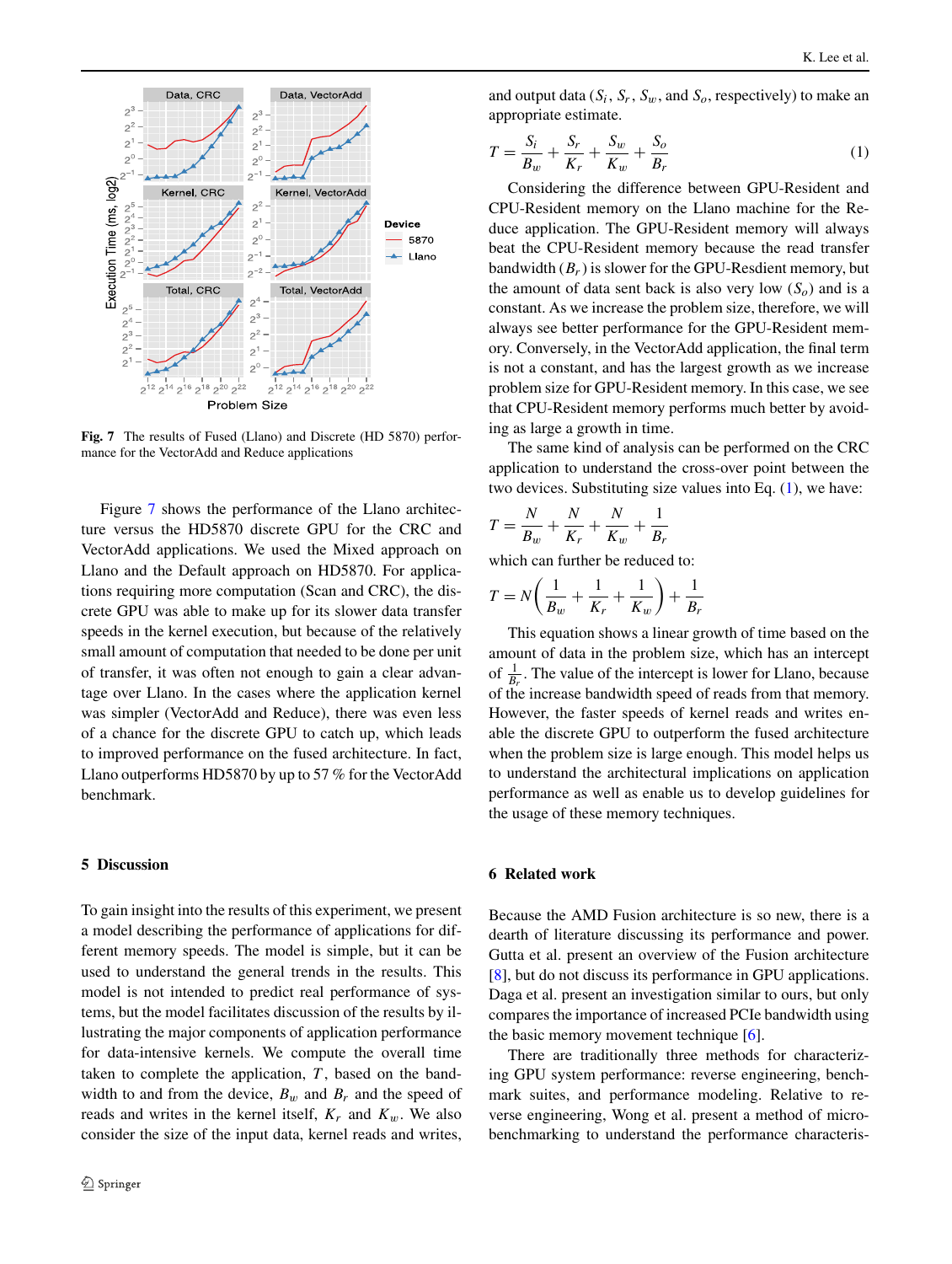tics as well as underlying architecture of a NVIDIA graphics card using CUDA [\[14](#page-8-6)]. Che et al. investigate the applications for the GPU and how being aware of the GPU's parallel architecture can generate speedups over traditional serial implementations [\[4](#page-8-7)]. Similarly, in [\[11](#page-8-8), [12](#page-8-9)], Ryoo et al. present a method of optimization for discrete NVIDIA GPUs.

Benchmark suites can be used to better understand the characteristics of a system by comparing the results of a wide array of different application profiles. The SHOC [[7\]](#page-8-10) benchmark suite makes use of the micro-benchmarks to determine performance characteristics for discrete GPUs. Likewise, the Rodinia [[5\]](#page-8-11) benchmark suites present information about performance differences between GPUs based on the benchmark results.

<span id="page-8-1"></span>With respect to performance modeling, Hong and Kim present a model that fully takes memory bandwidth and thread-level parallelism into account to improve the models performance estimate to 5 % for micro-benchmarks [\[9](#page-8-12)]. Baghsorkhi et al. present a performance model for data parallel kernels using the CUDA platform [\[2](#page-8-13)]. Finally, Aji et al. present a model that takes global memory partition camping into account to improve performance error rates, capturing more system complexity [\[1](#page-8-14)].

## **7 Conclusion**

This paper makes three major contributions in support of heterogeneous supercomputing. First, we present a characterization of memory-access techniques on the latest fused CPU+GPU processor, namely the AMD Llano A8-3850 APU from their Fusion project. Second, with an understanding of the characteristics of AMD Llano APU in place, we can configure the less powerful Llano APU to outperform more powerful discrete GPUs on memory-bound kernels by as much as 55 %. By paying attention to the residency of data in an application, we can achieve performance gains against a naive implementation on the same system by as much as 20 % on a typical data transfer. Third, we present a analytical model that can be used to guide the use of these memory accesses and to explain the performance for different memory-bound applications being used. This work can be extended into a framework to automatically optimize memory transfers for applications.

## <span id="page-8-14"></span><span id="page-8-13"></span>**References**

- 1. Aji A, Daga M, Feng W (2011) Bounding the effect of partition camping in GPU kernels. In: 8th ACM int'l conference on computing frontiers. doi[:http://doi.acm.org/10.1145/2016604.2016637](http://doi.acm.org/10.1145/2016604.2016637)
- 2. Baghsorkhi S, Delahaye M, Patel S, Gropp W, Hwu W (2010) An adaptive performance modeling tool for GPU architectures. ACM SIGPLAN Not 45:105–114. doi[:http://doi.acm.org/10.1145/](http://doi.acm.org/10.1145/1837853.1693470) [1837853.1693470](http://doi.acm.org/10.1145/1837853.1693470)
- <span id="page-8-11"></span><span id="page-8-7"></span><span id="page-8-2"></span>3. Boudier P, Sellers G (2011) Memory system on fusion APUs: The benefits of zero copy. In: AMD Fusion developer summit, AMD. [http://developer.amd.com/afds/assets/presentations/1004\\_](http://developer.amd.com/afds/assets/presentations/1004_final.pdf) [final.pdf](http://developer.amd.com/afds/assets/presentations/1004_final.pdf)
- <span id="page-8-10"></span><span id="page-8-5"></span>4. Che S, Boyer M, Meng J, Tarjan D, Sheaffer J, Skadron K (2008) A performance study of general-purpose applications on graphics processors using cuda. J Parallel Distrib Comput. doi:[10.1016/j.jpdc.2008.05.014](http://dx.doi.org/10.1016/j.jpdc.2008.05.014)
- 5. Che S, Boyer M, Meng J, Tarjan D, Sheaffer JW, Lee S-H, Skadron K (2009) Rodinia: A benchmark suite for heterogeneous computing. In: IEEE int'l symp. on workload characterization. doi:[10.1109/IISWC.2009.5306797](http://dx.doi.org/10.1109/IISWC.2009.5306797)
- <span id="page-8-4"></span>6. Daga M, Scogland T, Feng W (2011) Architecture-aware mapping and optimization on a 1600-core GPU. In: IEEE int'l conf. on parallel and distributed systems
- <span id="page-8-12"></span><span id="page-8-3"></span>7. Danalis A, Marin G, McCurdy C, Meredith J, Roth P, Spafford K, Tipparaju V, Vetter J (2010) The scalable heterogeneous computing (shoc) benchmark suite. In: 3rd workshop on general-purpose computation on graphics processing units. doi[:10.1145/1735688.](http://dx.doi.org/10.1145/1735688.1735702) [1735702](http://dx.doi.org/10.1145/1735688.1735702)
- <span id="page-8-8"></span>8. Gutta S, Foley D, Naini A, Wasmuth R, Cherepacha D (2011) In: Int'l solid-state circuits conference digest of technical papers. doi:[10.1109/ISSCC.2011.5746314](http://dx.doi.org/10.1109/ISSCC.2011.5746314)
- <span id="page-8-9"></span>9. Hong S, Kim H (2009) An analytical model for a GPU architecture with memory-level and thread-level parallelism awareness. Comput Archit News 37:152–163. doi[:10.1145/1555815.1555775](http://dx.doi.org/10.1145/1555815.1555775)
- 10. Khronos Group (2008) The khronos group releases opencl 1.0 specification
- <span id="page-8-6"></span><span id="page-8-0"></span>11. Ryoo S, Rodrigues C, Stone S, Baghsorkhi S, Ueng S, Hwu W (2007) Program optimization study on a 128-core GPU. In: 1st workshop on general purpose processing on graphics processing units
- 12. Ryoo S, Rodrigues C, Baghsorkhi S, Stone S, Kirk D, Hwu W (2008) Optimization principles and application performance evaluation of a multithreaded GPU using cuda. In: 13th ACM SIG-PLAN symp. on principles and practice of parallel programming. doi:<http://doi.acm.org/10.1145/1345206.1345220>
- 13. Top500 (2011) <http://www.top500.org/>
- 14. Wong H, Papadopoulou MM, Sadooghi-Alvandi M, Moshovos A (2010) Demystifying GPU microarchitecture through microbenchmarking. In: IEEE Int'l symp. on performance analysis of systems software. doi[:10.1109/ISPASS.2010.5452013](http://dx.doi.org/10.1109/ISPASS.2010.5452013)

**Kenneth Lee** received the BS degree in computer science from Virginia Tech in 2008. He is currently working toward the MS degree in computer science at Virginia Tech under the direction of Dr. Wuchun Feng. His research interests include high performance computing and GPU architectures, with an emphasis on memory management and movement.

**Heshan Lin** received the BS degree in applied math from South China University of Technology in 1998, the M.S. degree in computer science from Temple University in 2004, and the Ph.D. degree in computer science from North Carolina State University in 2009. He is a Research Scientist in the Department of Computer Science at Virginia Tech. His research interests include data-intensive parallel and distributed computing, bioinformatics, cloud computing, and GPU (graphics processing unit) computing.

**Wu-chun Feng** became an Associate Professor in the Department of Computer Science and Department of Electrical & Computing Engineering at Virginia Tech (VT) in January 2006. He leads the Synergy Lab and serves as site co-director of the NSF Center for High-Performance Reconfigurable Computing at VT. He received B.S. degrees in Computer Engineering and Music (Honors) and M.S. degree in Computer Engineering at Penn State University in 1988 and 1990,